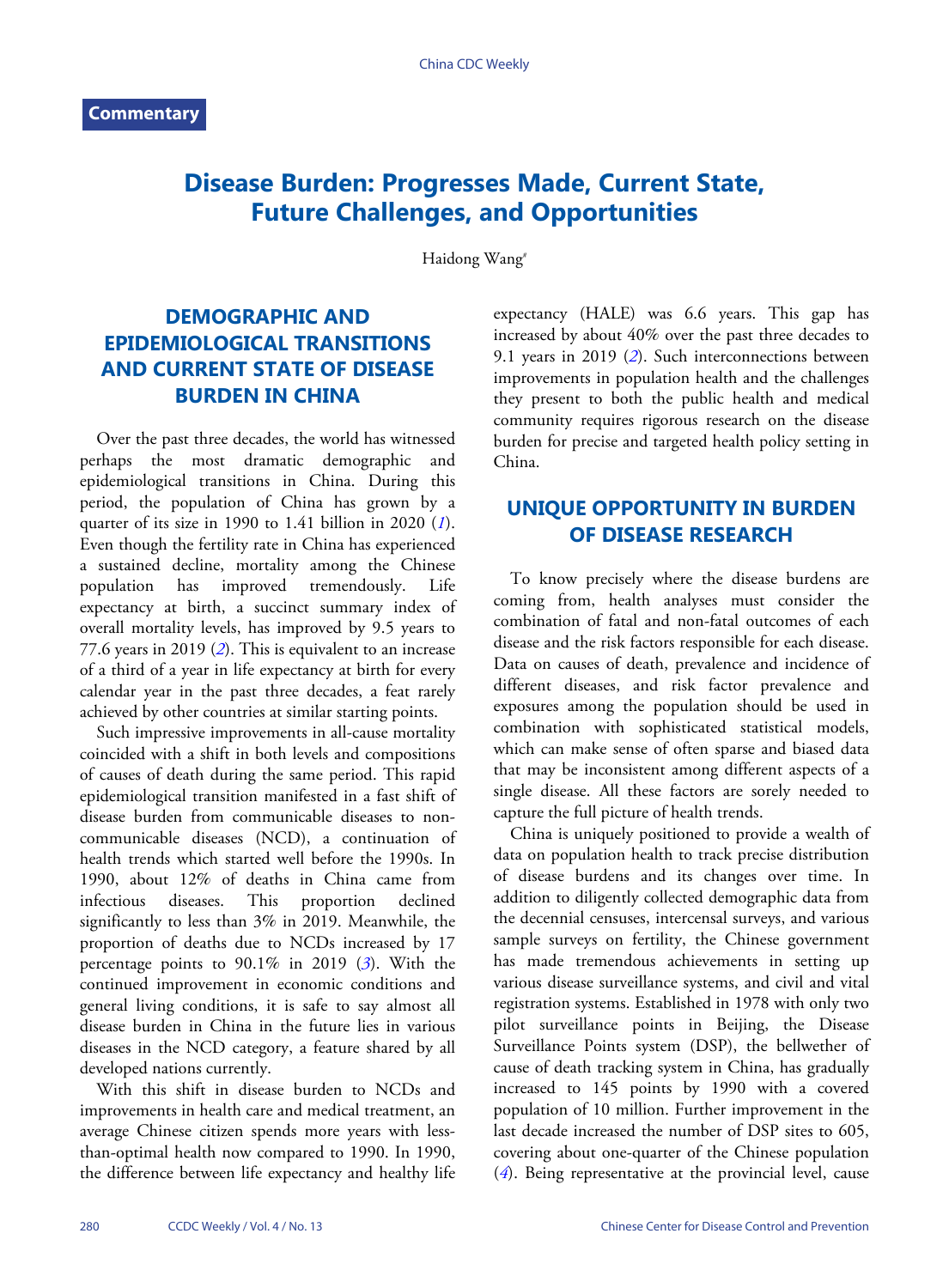of death data from DSP is indeed the gold standard for mortality and burden of disease analysis in China. Another example of such richness in data is the National Maternal and Child Health Surveillance system, a perfect complement to the DSP system, which provides much more nuanced and accurate information on disease burden among children under age five.

Yet, to make sense of various data systems focusing on different aspects of the health of a population, a unified analytical framework is sorely needed to generate internally consistent estimates on incidence, prevalence, mortality, morbidity, and the associated risk factors of not just a few major diseases, but all diseases classified in the International Classifications of Diseases. This is particularly true for China, a country with over 1.4 billion population.

The Global Burden of Disease (GBD) analytical framework, developed for the World Health Organizations more than two decades ago, is the most comprehensive and continuously improved tool for the assessment of the burden of disease at the population level. Over the past decade, researchers from GBD's global collaborative network of over 7,000 members and the researchers from various research institutions in China and the China CDC have produced not only a systematic assessment of disease burdens and its associated risk factors at the country level, but also at the provincial level (*[5](#page-3-4)*). The provincial level study is one of the first two in the world, the other being a state-level disease burden assessment for the United States.

### **FUTURE DIRECTIONS FOR BURDEN OF DISEASE WORK IN CHINA**

#### **County Level Estimation For More Targeted Interventions**

While provincial level assessments of burden of disease provide much needed information that national level metrics fail to present, for most provincial-level administrative divisions (PLADs) in China, a more granular assessment is necessary because of the population sizes of PLADs. The heterogeneity in geography, economics, and other socio-epidemiological situations among counties even within the same PLAD further demonstrate that provincial level assessment is not enough. Evaluation of disease burden at the county level is critical in providing the much-needed population health information for both the national

and provincial governments to make targeted and efficient public health policies to make sure no one is left behind. [Figure 1](#page-2-0) below shows the age standardized death rate due to stroke at the county level in US in 2014. Our experience with burden of disease analysis at the county level in the United States shows the policy relevancy given the high level of heterogeneity among counties within the state and across the country (*[6](#page-3-5)*).

China has been one of the most successful countries in achieving the Millennium Development Goals. To obtain similar or higher levels of success in the Sustainable Development Goal era, more nuanced and targeted interventions are needed to help counties that are lagging behind to achieve their full potential in improving population health. Burden of disease analysis at the county level is uniquely equipped to provide key information for decision makers at both the provincial and national levels. Researchers in China, particularly those at both the national and provincial CDCs, should take the challenge and further advance population health assessment in China at the county level.

### **Integrating Scenario Forecasting as a Policy Tool**

Most burden of disease work focuses on making sensible and comprehensive population health estimates up to now using historic and empirical data. Such analysis is important as it provides the baseline of burden of disease of a population. Even equipped with such information, natural questions for policymakers are what interventions are available and what impact a certain intervention would exert on the future of population health and burden of disease. In this regard, scenario-based forecasting is critical in helping policymakers to make sense of the best intervention programs to achieve specific population health goals with the available budget and resources.

The GBD collaborative network has expanded upon the framework of Comparative Risk Analysis developed for the first Global Burden of Disease study at World Health Organization to make scenario specific forecasts of cause specific burden by assuming different level of [ch](#page-3-6)an[ges in ris](#page-2-1)k factors associated with various diseases (*[7](#page-3-6)*). [Figure 2](#page-2-1) below shows the global distribution of country level mortality due to stroke in 2040 based on both mortality and risk factor assessments up to year 2016. This type of scenario-based forecast is a particularly useful tool for policymakers, effectively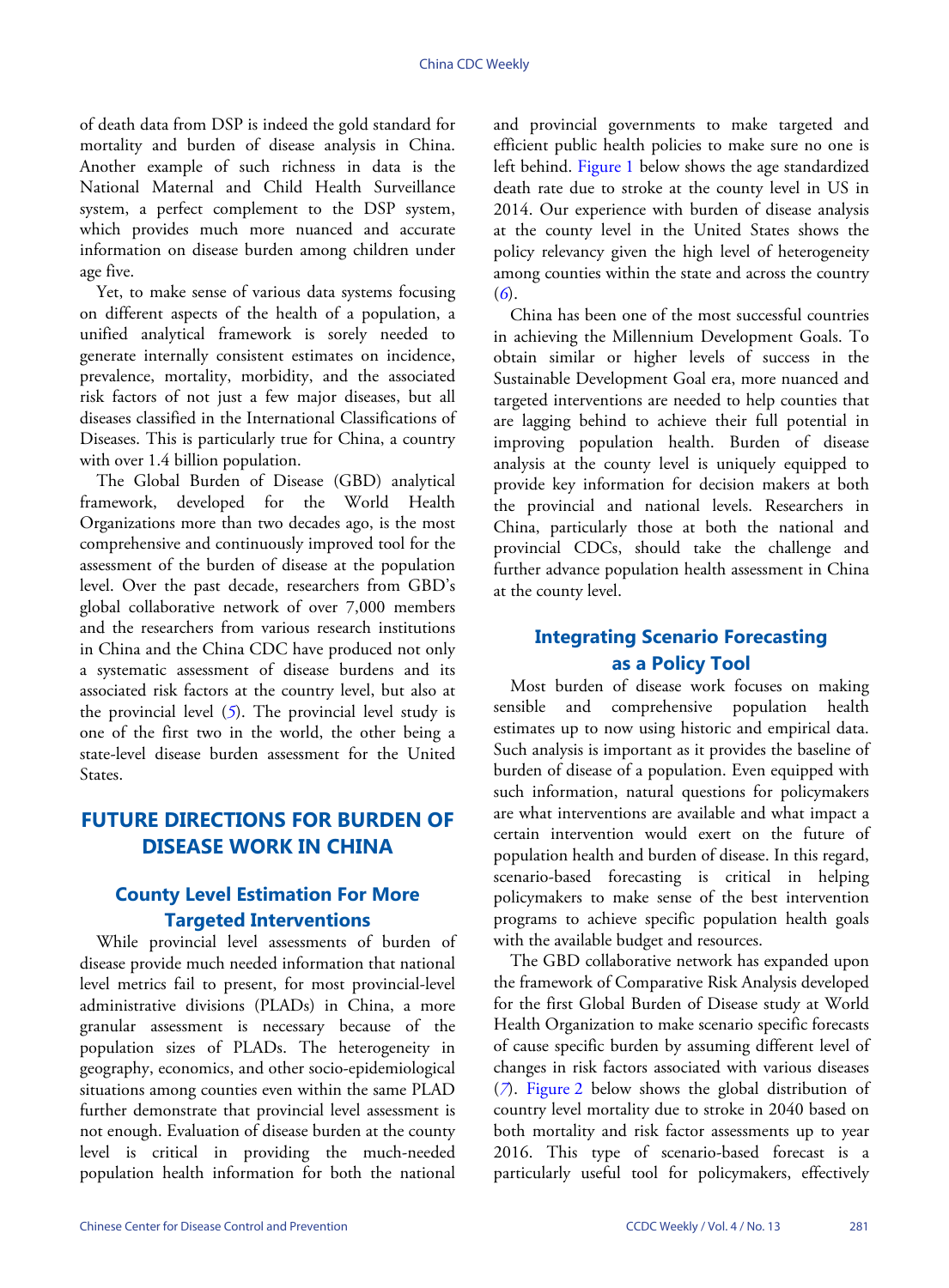China CDC Weekly

<span id="page-2-0"></span>

<span id="page-2-1"></span>FIGURE 1. Age standardized death rate due to stroke at the county level in the United States in 2014. Note: the figure is captured from the United States Health Map | IHME Viz Hub (healthdata.org).



FIGURE 2. Global distribution of country level mortality due to stroke in 2040. Note: Data is based on both mortality and risk factor assessments up to year 2016. Resource: GBD Foresight | IHME Viz Hub (healthdata.org).